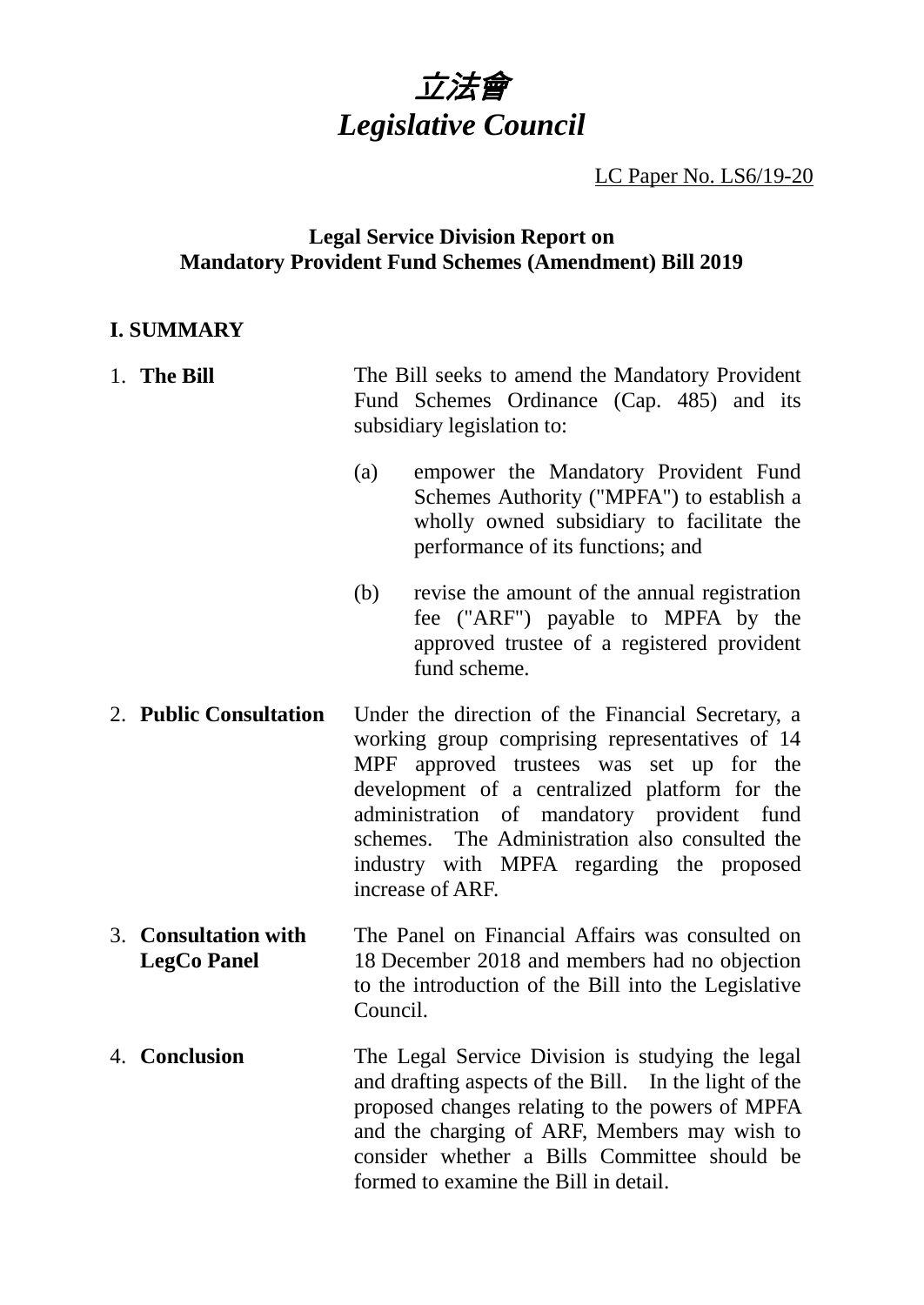## **II. REPORT**

The date of First Reading of the Bill is 23 October 2019. Members may refer to the Legislative Council ("LegCo") Brief (File Ref.: MPF/2/1/42C) issued by the Financial Services and the Treasury Bureau on 26 June 2019 for further details.

## **Object of the Bill**

2. The Bill proposes to amend the Mandatory Provident Fund Schemes Ordinance (Cap. 485) and its subsidiary legislation to:

- (a) empower the Mandatory Provident Fund Schemes Authority ("MPFA") to establish a wholly owned subsidiary;
- (b) revise the amount of the annual registration fee ("ARF") payable to MPFA by the approved trustee of a registered provident fund scheme;
- (c) prohibit the trustee from passing on ARF to the scheme or its constituent fund or scheme members; and
- (d) make related amendments.

## **Background**

3. According to paragraphs 2 to 5 of the LegCo Brief, the centralization of the administration of mandatory provident fund ("MPF") schemes by a centralised platform ("CP") would create room for reduction of MPF management fees. The Administration considers that setting up a wholly owned subsidiary of the MPFA is the optimal way to create a CP. Under Cap. 485, there is no express power for MPFA to set up a wholly owned subsidiary to facilitate the performance of its functions.

4. Further, under section 22B of Cap. 485, an approved trustee of a registered MFP scheme must pay to MPFA an ARF in respect of the scheme not later than the date on which the annual statement relating to the scheme is required to be lodged with MPFA (i.e. within six months after the end of the financial period of that particular scheme).<sup>[1](#page-1-0)</sup> The amount of ARF is prescribed in Schedule 1 to the Mandatory Provident Fund Schemes (Fees) Regulation (Cap. 485C) as a percentage of the net asset value ("NAV") of the scheme as at the end of its immediately preceding financial period. Since 2000, the amount of ARF has been set at 0% of the NAV of the scheme.

<span id="page-1-0"></span>Please refer to section 110 and the definition of "deadline" in section 2 of the Mandatory Provident Fund Schemes (General) Regulation (Cap. 485A).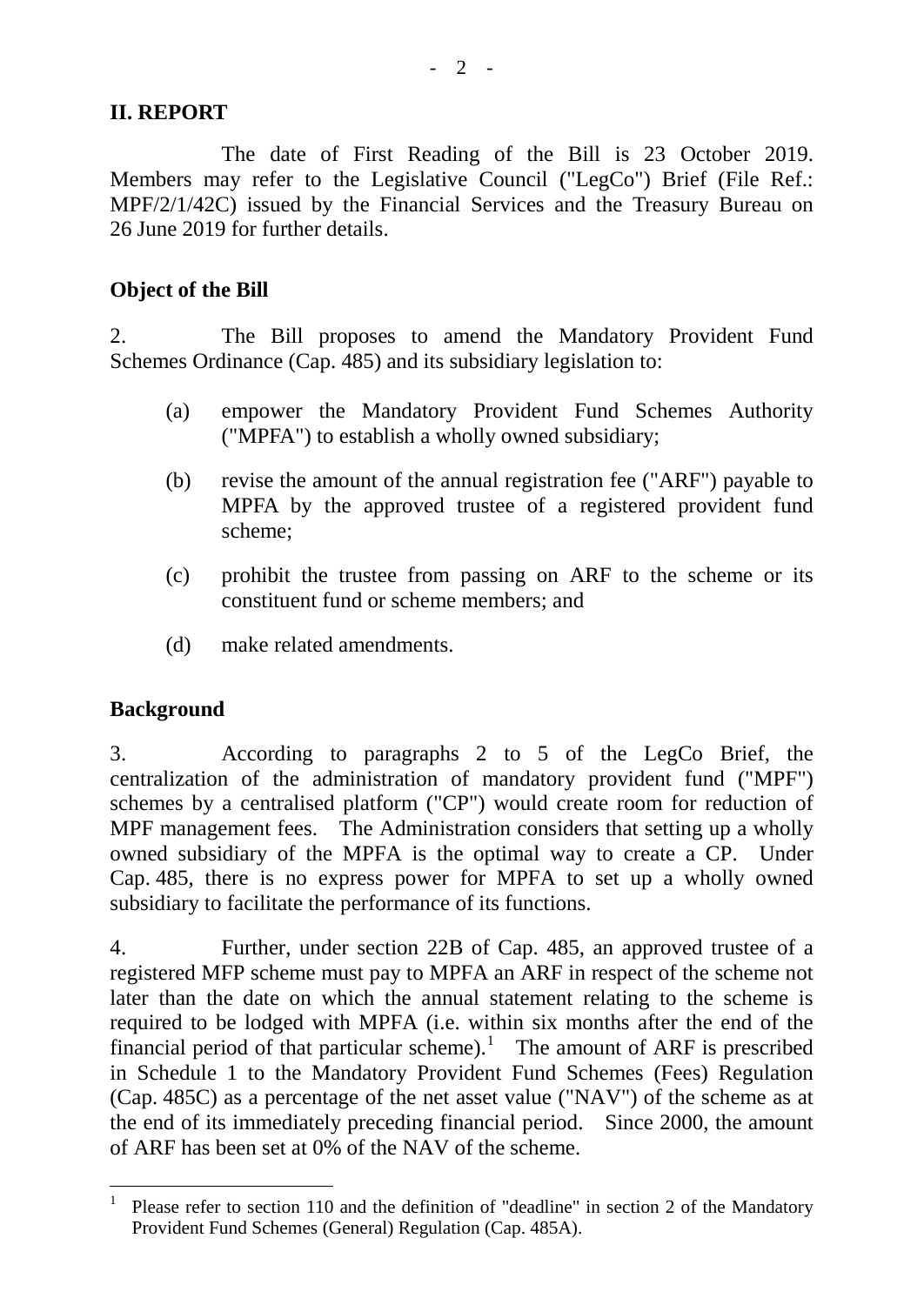## **Provisions of the Bill**

5. The Bill is introduced for the main purposes of empowering MPFA to set up a wholly owned subsidiary and to revise the amount of ARF. The main provisions of the Bill are summarized in the ensuing paragraphs.

# Power to establish a wholly owned subsidiary

6. The Bill proposes to empower MPFA to, with the approval of the Financial Secretary, establish a wholly owned subsidiary to facilitate the performance of its functions (proposed new section 6DA). In this connection, the Bill also proposes to make amendments to sections 6F, 6G, 6KA and 42B of Cap. 485 respectively so that:

- (a) MPFA may delegate its functions to a wholly owned subsidiary (clause 6 of the Bill);
- (b) MPFA may arrange for its staff to assist in the operation of the subsidiary (clause 7 of the Bill);
- (c) an electronic system designated by MPFA would include the system that is established and operated by the subsidiary (clause 8 of the Bill); and
- (d) no civil liability would be incurred by the subsidiary, its directors and its employees in respect of anything done or omitted to be done in good faith in the performance of any function delegated by MPFA (clause 10 of the Bill).

# Proposed increase of ARF and the related prohibition

7. The Bill proposes to revise the amount of ARF as prescribed in Schedule 1 to Cap. 485C so that the amount of ARF payable in respect of a registered provident fund scheme on or after 1 January 2020 would be 0.03% of the NAV of the scheme (clause 13 of the Bill).

8. In addition, the Bill proposes to impose a new requirement that the approved trustee must ensure that no fee representing an ARF may be charged to a registered scheme, constituent fund of the scheme or scheme member (clause 9 of the Bill). An approved trustee who fails to comply with this requirement would be liable to a financial penalty of \$5,000 or 10% of the amount of the fee charged, whichever is the greater (clause 11 of the Bill).